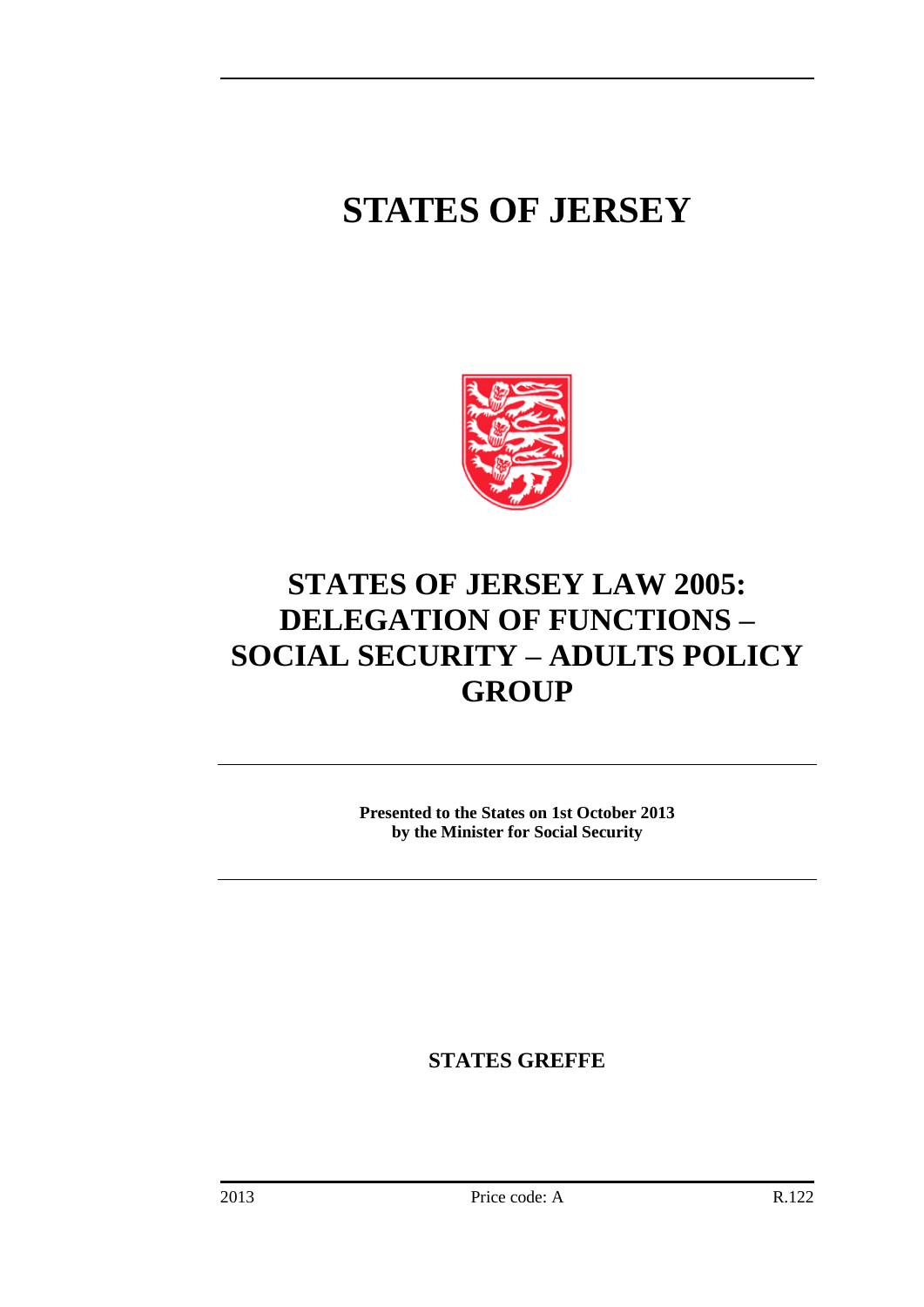### **REPORT**

On 30th September 2013, the Minister for Social Security made a Ministerial Decision delegating certain of his functions under Article 28 of the States of Jersey Law 2005 (MD-S-2013-096, available at [www.gov.je\)](http://www.gov.je/).

Article 28 of the States of Jersey Law 2005 permits a Minister to delegate, wholly or partly, functions to an Assistant Minister or an officer.

The Law states, *inter alia* –

## "**28 Power of Minister to delegate functions**

- (1) A Minister may delegate, wholly or partly, functions conferred upon or vested in the Minister by or under this Law or any other enactment or any enactment of the United Kingdom having effect in Jersey, to –
	- (a) one of his or her Assistant Ministers;
	- (b) an officer.
- (2) A Minister shall not delegate
	- (a) any power to make an enactment;
	- (b) any power to decide an appeal under an enactment;
	- (c) any function the delegation of which is prohibited by an enactment.
- (3) The delegation of functions by a Minister under this Article shall not prevent the Minister exercising those functions personally.
- (4) Where any licence, permit or authorization is granted in purported exercise of functions delegated under paragraph (1), no criminal proceedings shall lie against any person for any act done, or omitted to be done, in good faith and in accordance with the terms of the licence, permit or authorization, by reason that the functions had not been delegated, or that any requirement attached to the delegation of the functions had not been complied with.
- (5) In this Article –

"Minister" includes the Chief Minister;

"officer" means a States' employee within the meaning of the Employment of States of Jersey Employees (Jersey) Law 2005 and includes a member of the States of Jersey Police Force and an officer appointed under paragraph 1(1) of Part 1 of Schedule 2 to the Immigration Act 1971 as extended to Jersey by the Immigration (Jersey) Order 1993.

(6) The States may by Regulations amend the definition "officer" in paragraph (5)."

The terms of the delegations, and the legislation under which those delegations were made, were recorded in a Report attached to the Ministerial Decision, as shown below –